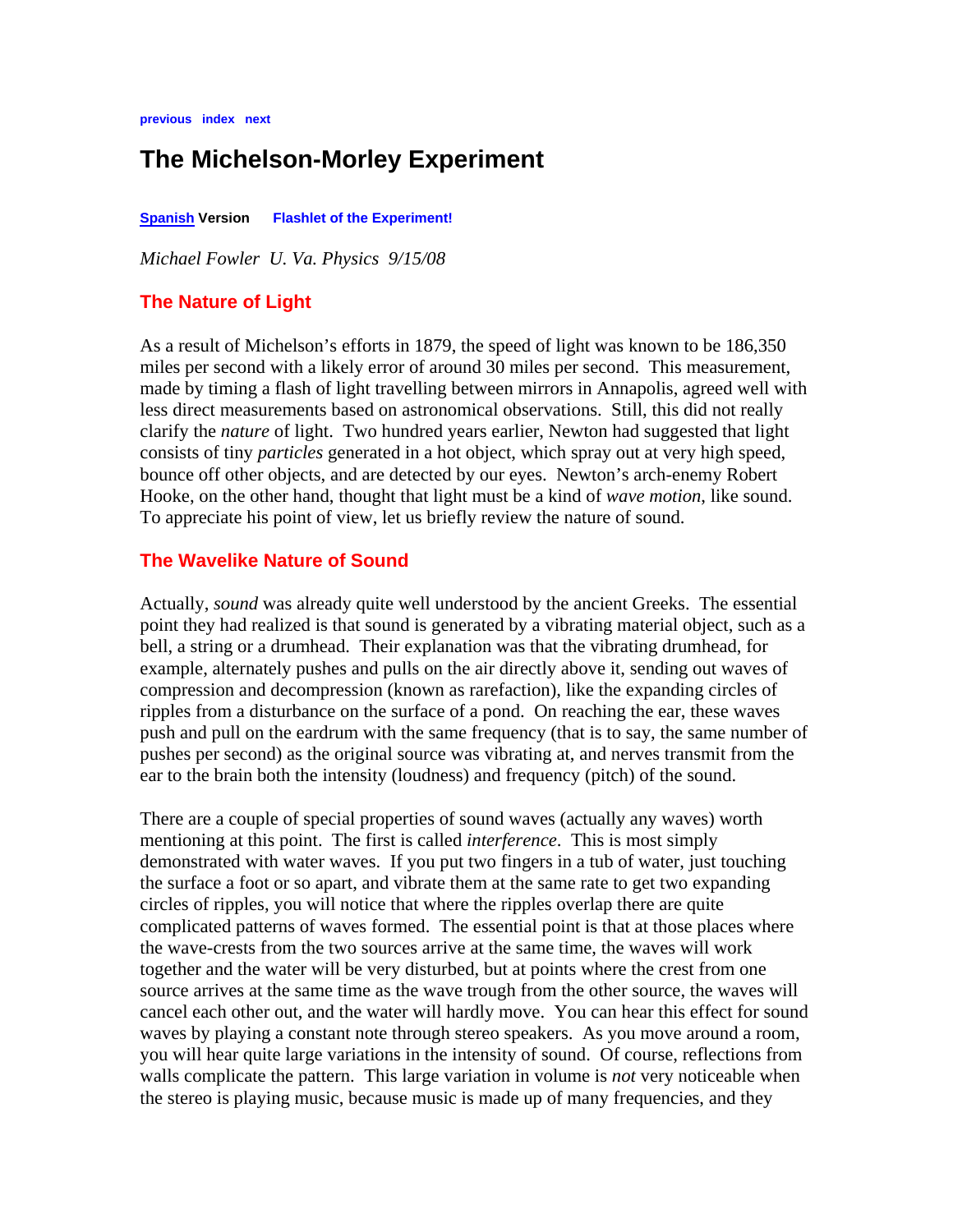change all the time. The different frequencies, or notes, have their quiet spots in the room in different places. The other point that should be mentioned is that high frequency tweeter-like sound is much more *directional* than low frequency woofer-like sound. It really doesn't matter where in the room you put a low-frequency woofer—the sound seems to be all around you anyway. On the other hand, it is quite difficult to get a speaker to spread the high notes in all directions. If you listen to a cheap speaker, the high notes are loudest if the speaker is pointing right at you. A lot of effort has gone into designing tweeters, which are small speakers especially designed to broadcast high notes over a wide angle of directions.

#### **Is Light a Wave?**

Bearing in mind the above minireview of the properties of waves, let us now reconsider the question of whether light consists of a stream of particles or is some kind of wave. The strongest argument for a particle picture is that light travels in straight lines. You can hear around a corner, at least to some extent, but you certainly can't see. Furthermore, no wave-like interference effects are very evident for light. Finally, it was long known, as we have mentioned, that sound waves were compressional waves in air. If light is a wave, just what is waving? It clearly isn't just air, because light reaches us from the sun, and indeed from stars, and we know the air doesn't stretch that far, or the planets would long ago have been slowed down by air resistance.

Despite all these objections, it was established around 1800 that light *is* in fact some kind of wave. The reason this fact had gone undetected for so long was that the wavelength is *really* short, about one fifty-thousandth of an inch. In contrast, the shortest wavelength sound detectable by humans has a wavelength of about half an inch. The fact that light travels in straight lines is in accord with observations on sound that the higher the frequency (and shorter the wavelength) the greater the tendency to go in straight lines. Similarly, the interference patterns mentioned above for sound waves or ripples on a pond vary over distances of the same sort of size as the wavelengths involved. Patterns like that would not normally be noticeable for light because they would be on such a tiny scale. In fact, it turns out, there *are* ways to see interference effects with light. A familiar example is the many colors often visible in a soap bubble. These come about because looking at a soap bubble you see light reflected from both sides of a very thin film of water—a thickness that turns out to be comparable to the wavelength of light. The light reflected from the lower layer has to go a little further to reach your eye, so that light wave must wave an extra time or two before getting to your eye compared with the light reflected from the top layer. What you actually *see* is the *sum* of the light reflected from the top layer and that reflected from the bottom layer. Thinking of this now as the sum of two sets of waves, the light will be bright if the crests of the two waves arrive together, dim if the *crests* of waves reflected from the top layer arrive simultaneously with the *troughs* of waves reflected from the bottom layer. Which of these two possibilities actually occurs for reflection from a particular bit of the soap film depends on just how much further the light reflected from the lower surface has to travel to reach your eye compared with light from the upper surface, and that depends on the angle of reflection and the thickness of the film. Suppose now we shine *white* light on the bubble.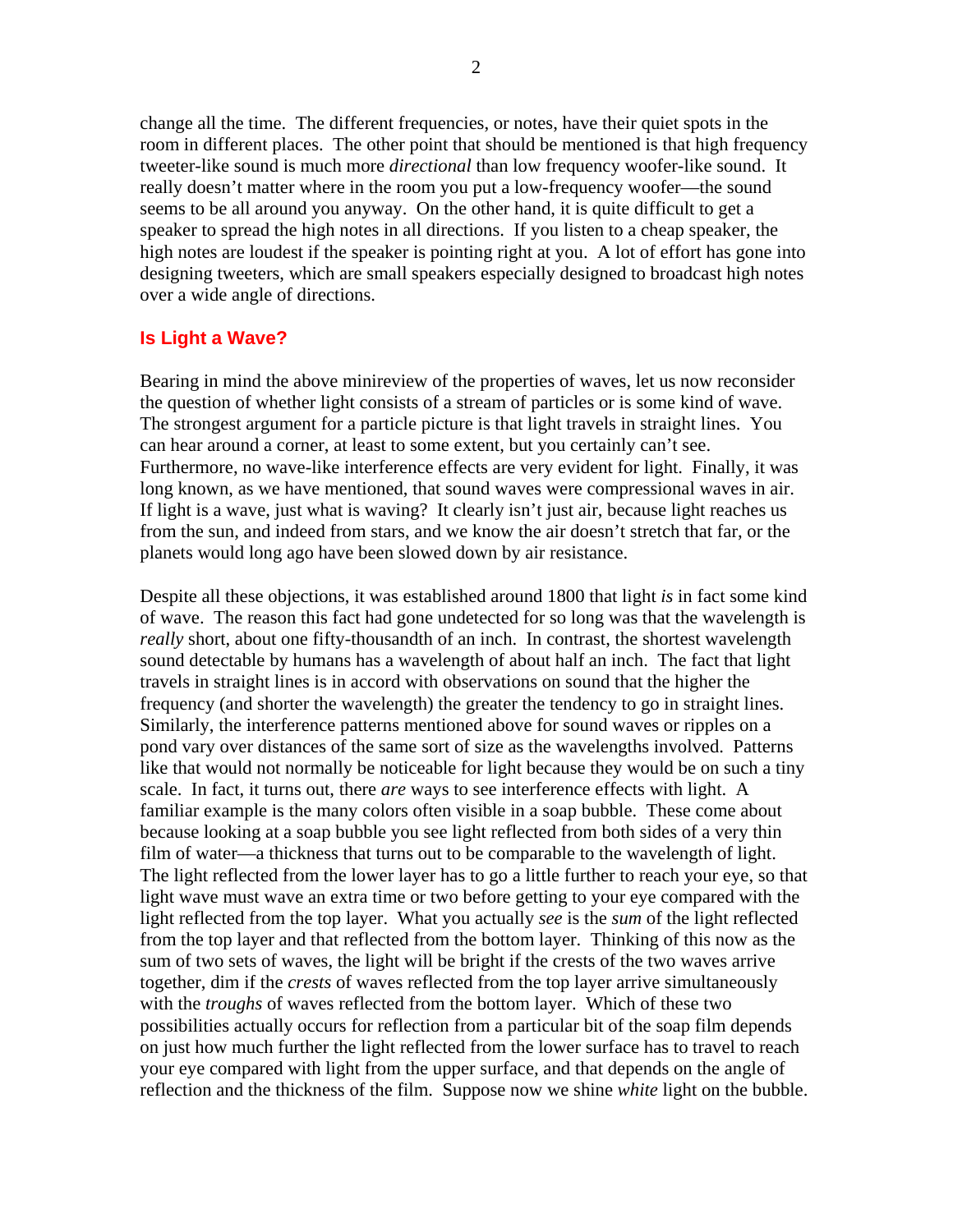White light is made up of all the colors of the rainbow, and these different colors have different wavelengths, so we see colors reflected, because for a particular film, at a particular angle, some colors will be reflected brightly (the crests will arrive together), some dimly, and we will see the ones that win.

#### **If Light** *is* **a Wave, What is Waving?**

Having established that light is a wave, though, we still haven't answered one of the major objections raised above. Just what is waving? We discussed sound waves as waves of compression in air. Actually, that is only one case—sound will also travel through liquids, like water, and solids, like a steel bar. It is found experimentally that, other things being equal, sound travels faster through a medium that is harder to compress: the material just springs back faster and the wave moves through more rapidly. For media of equal springiness, the sound goes faster through the less heavy medium, essentially because the same amount of springiness can push things along faster in a lighter material. So when a sound wave passes, the material—air, water or solid—waves as it goes through. Taking this as a hint, it was natural to suppose that light must be just waves in some mysterious material, which was called the *aether*, surrounding and permeating everything. This aether must also fill all of space, out to the stars, because we can see them, so the medium must be there to carry the light. (We could never *hear* an explosion on the moon, however loud, because there is no air to carry the sound to us.) Let us think a bit about what properties this aether must have. Since light travels so fast, it must be very light, and very hard to compress. Yet, as mentioned above, it must allow solid bodies to pass through it freely, without aether resistance, or the planets would be slowing down. Thus we can picture it as a kind of ghostly wind blowing through the earth. But how can we prove any of this? Can we detect it?

#### **Detecting the Aether Wind: the Michelson-Morley Experiment**

Detecting the aether wind was the next challenge Michelson set himself after his triumph in measuring the speed of light so accurately. Naturally, something that allows solid bodies to pass through it freely is a little hard to get a grip on. But Michelson realized that, just as the speed of sound is relative to the air, so the speed of light must be relative to the aether. This must mean, if you could measure the speed of light accurately enough, you could measure the speed of light travelling upwind, and compare it with the speed of light travelling downwind, and the difference of the two measurements should be twice the windspeed. Unfortunately, it wasn't that easy. All the recent accurate measurements had used light travelling to a distant mirror and coming back, so if there was an aether wind along the direction between the mirrors, it would have opposite effects on the two parts of the measurement, leaving a very small overall effect. There was no technically feasible way to do a one-way determination of the speed of light.

At this point, Michelson had a very clever idea for detecting the aether wind. As he explained to his children (according to his daughter), it was based on the following puzzle: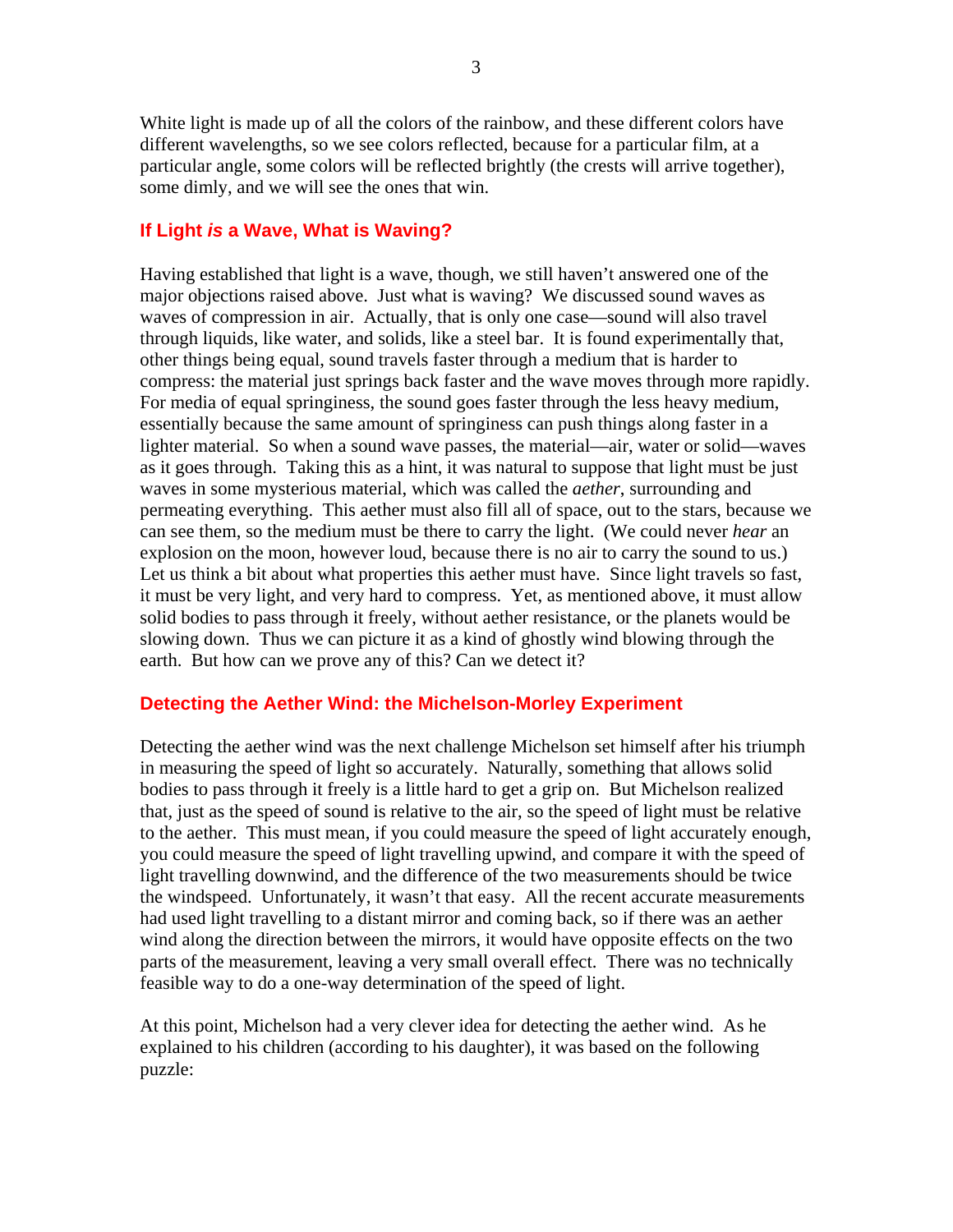*Suppose we have a river of width w (say, 100 feet), and two swimmers who both swim at the same speed v feet per second (say, 5 feet per second). The river is flowing at a steady rate, say 3 feet per second. The swimmers race in the following way: they both start at the same point on one bank. One swims directly across the river to the closest point on the opposite bank, then turns around and swims back. The other stays on one side of the river, swimming upstream a distance (measured along the bank) exactly equal to the width of the river, then swims back to the start. Who wins?*

Let's consider first the swimmer going upstream and back. Going 100 feet upstream, the speed relative to the bank is only 2 feet per second, so that takes 50 seconds. Coming back, the speed is 8 feet per second, so it takes 12.5 seconds, for a total time of 62.5 seconds.



The swimmer going across the flow is trickier. It won't do simply to aim directly for the opposite bank-the flow will carry the swimmer downstream. To succeed in going directly across, the swimmer must actually aim upstream at the correct angle (of course, a real swimmer would do this automatically). Thus, the swimmer is going at 5 feet per second, at an angle, relative to the river, and being carried downstream at a rate of 3 feet per second. If the angle is correctly chosen so that the net movement is directly across, in one second the swimmer must have moved *four feet* across: the distances covered in one second will form a 3,4,5 triangle. So, at a crossing rate of 4 feet per second, the swimmer gets across in 25 seconds, and back in the same time, for a total time of 50 seconds. The cross-stream swimmer wins. This turns out to true whatever their swimming speed. (Of course, the race is only possible if they can swim faster than the current!)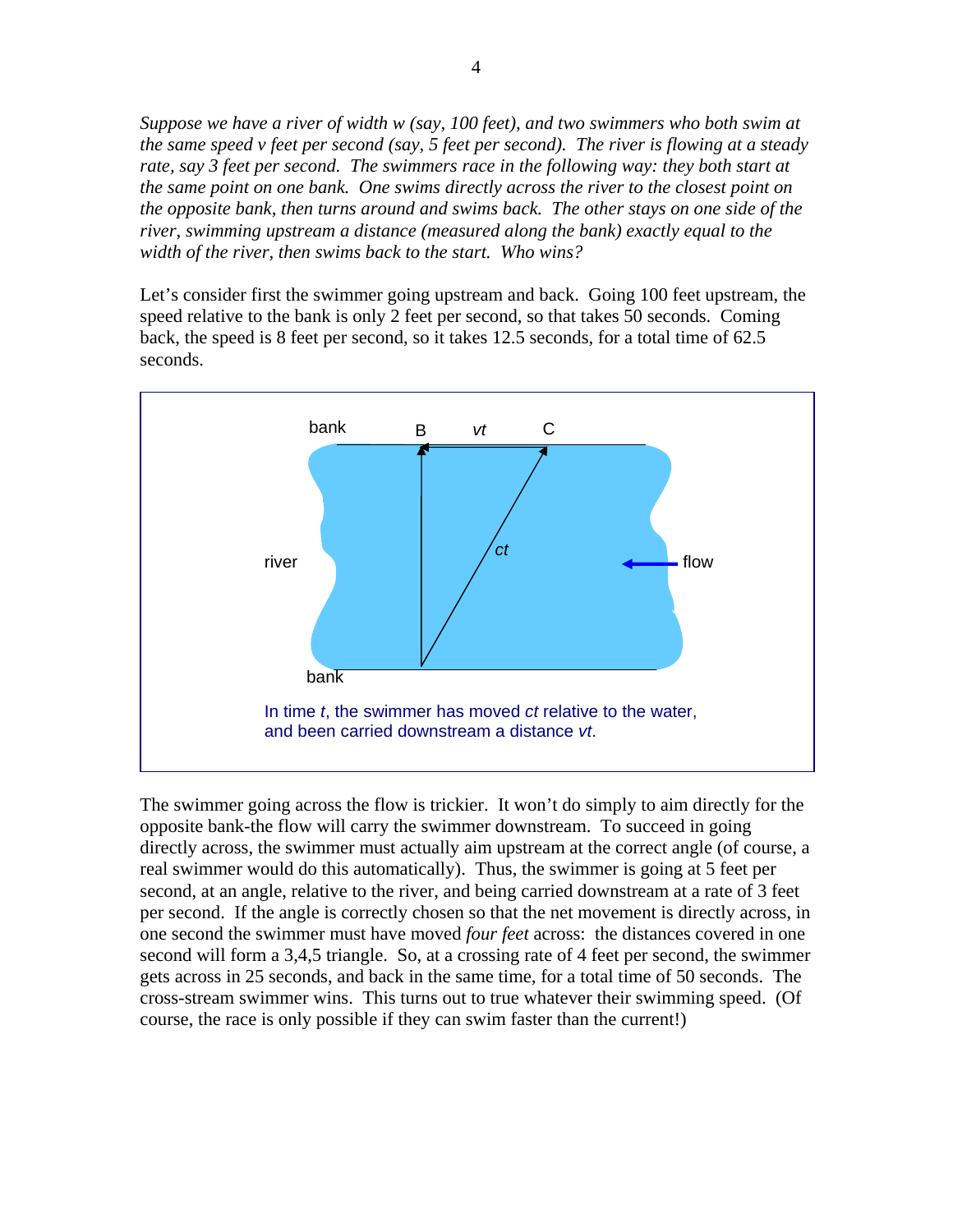

Michelson's great idea was to construct an exactly similar race for pulses of light, with the aether wind playing the part of the river. The scheme of the experiment is as follows: a pulse of light is directed at an angle of 45 degrees at a half-silvered, half transparent mirror, so that half the pulse goes on through the glass, half is reflected. These two halfpulses are the two swimmers. They both go on to distant mirrors which reflect them back to the half-silvered mirror. At this point, they are again half reflected and half transmitted, but a telescope is placed behind the half-silvered mirror as shown in the figure so that half of each half-pulse will arrive in this telescope. Now, if there is an aether wind blowing, someone looking through the telescope should see the halves of the two half-pulses to arrive at slightly different times, since one would have gone more upstream and back, one more across stream in general. To maximize the effect, the whole apparatus, including the distant mirrors, was placed on a large turntable so it could be swung around.

An animated [flashlet of the experiment is available here](http://galileoandeinstein.physics.virginia.edu/more_stuff/flashlets/mmexpt6.htm)–it makes the account above a lot clearer!

Let us think about what kind of time delay we expect to find between the arrival of the two half-pulses of light. Taking the speed of light to be *c* miles per second relative to the aether, and the aether to be flowing at *v* miles per second through the laboratory, to go a distance *w* miles upstream will take  $w/(c-v)$  seconds, then to come back will take  $w/(c+v)$ seconds. The total roundtrip time upstream and downstream is the sum of these, which works out to be  $2wc/(c^2-v^2)$ , which can also be written  $(2w/c)\times 1/(1-v^2/c^2)$ . Now, we can safely assume the speed of the aether is much less than the speed of light, otherwise it would have been noticed long ago, for example in timing of eclipses of Jupiter's satellites. This means  $v^2/c^2$  is a very small number, and we can use some handy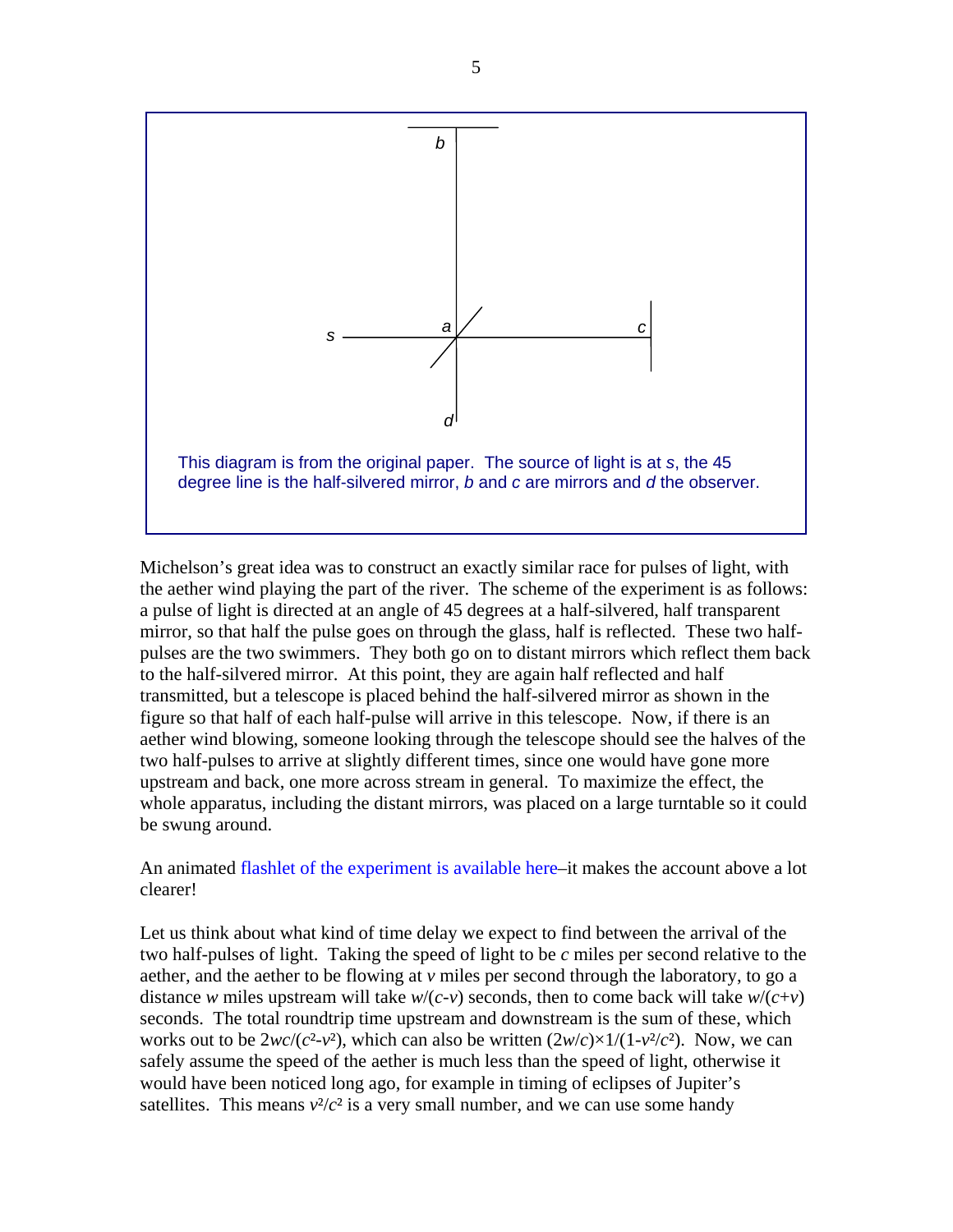mathematical facts to make the algebra a bit easier. First, if *x* is very small compared to 1,  $1/(1-x)$  is very close to  $1+x$ . (You can check it with your calculator.) Another fact we shall need in a minute is that for small *x*, the square root of  $1+x$  is very close to  $1+x/2$ .

Putting all this together,

upstream-downstream roundtrip time 
$$
\approx \frac{2w}{c} \times \left(1 + \frac{v^2}{c^2}\right)
$$
.



Now, what about the cross-stream time? The actual cross-stream speed must be figured out as in the example above using a right-angled triangle, with the hypoteneuse equal to the speed  $c$ , the shortest side the aether flow speed  $v$ , and the other side the cross-stream speed we need to find the time to get across. From Pythagoras' theorem, then, the crossstream speed is the square root of  $(c^2-v^2)$ .

Since this will be the same both ways, the roundtrip cross-stream time will be

$$
2w/\sqrt{c^2-v^2}.
$$

This can be written in the form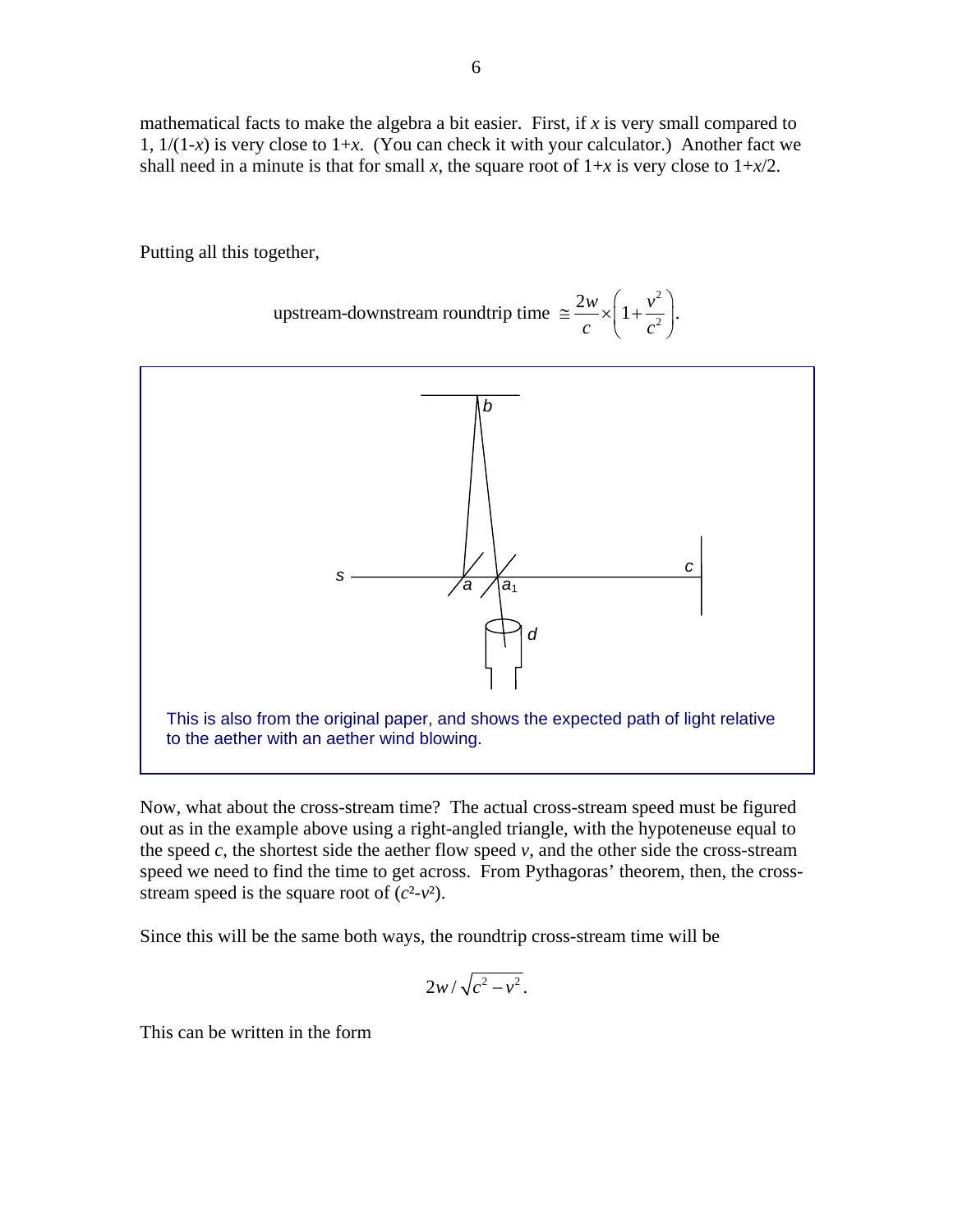$$
\frac{2w}{c} \frac{1}{\sqrt{1 - v^2/c^2}} \approx \frac{2w}{c} \frac{1}{1 - (v^2/2c^2)} \approx \frac{2w}{c} \left(1 + \frac{v^2}{2c^2}\right)
$$

where the two successive approximations, valid for  $v/c = x \ll 1$ , are  $\sqrt{1-x} \approx 1-(x/2)$ and  $1/(1-x) \approx 1+x$ .

Therefore the

cross-stream roundtrip time 
$$
\approx \frac{2w}{c} \times \left(1 + \frac{v^2}{2c^2}\right)
$$
.

Looking at the two roundtrip times at the ends of the two paragraphs above, we see that they differ by an amount  $(2w/c) \times v^2/2c^2$ . Now,  $2w/c$  is just the time the light would take if there were no aether wind at all, say, a few millionths of a second. If we take the aether windspeed to be equal to the earth's speed in orbit, for example, *v*/*c* is about  $1/10,000$ , so  $v^2/c^2$  is about  $1/100,000,000$ . This means the time delay between the pulses reflected from the different mirrors reaching the telescope is about one-hundred-millionth of a few millionths of a second. It seems completely hopeless that such a short time delay could be detected. However, this turns out *not* to be the case, and Michelson was the first to figure out how to do it. The trick is to use the *interference* properties of the lightwaves. Instead of sending pulses of light, as we discussed above, Michelson sent in a steady beam of light of a single color. This can be visualized as a sequence of ingoing waves, with a wavelength one fifty-thousandth of an inch or so. Now this sequence of waves is split into two, and reflected as previously described. One set of waves goes upstream and downstream, the other goes across stream and back. Finally, they come together into the telescope and the eye. If the one that took longer is half a wavelength behind, its troughs will be on top of the crests of the first wave, they will cancel, and nothing will be seen. If the delay is less than that, there will still be some dimming. However, slight errors in the placement of the mirrors would have the same effect. This is one reason why the apparatus is built to be rotated. On turning it through 90 degrees, the upstream-downstream and the cross-stream waves change places. Now the other one should be behind. Thus, if there is an aether wind, if you watch through the telescope while you rotate the turntable, you should expect to see variations in the brightness of the incoming light.

To magnify the time difference between the two paths, in the actual experiment the light was reflected backwards and forwards several times, like a several lap race. For a diagram, [click here](http://carnap.umd.edu:90/phil250/images/1887_intf_color.gif). For an actual photograph of the real apparatus, [click here](http://carnap.umd.edu:90/phil250/images/Michelson_Morley_intf.gif).

Michelson calculated that an aether windspeed of only one or two miles a second would have observable effects in this experiment, so if the aether windspeed was comparable to the earth's speed in orbit around the sun, it would be easy to see. In fact, *nothing* was observed. The light intensity did not vary at all. Some time later, the experiment was redesigned so that an aether wind caused by the earth's daily rotation could be detected.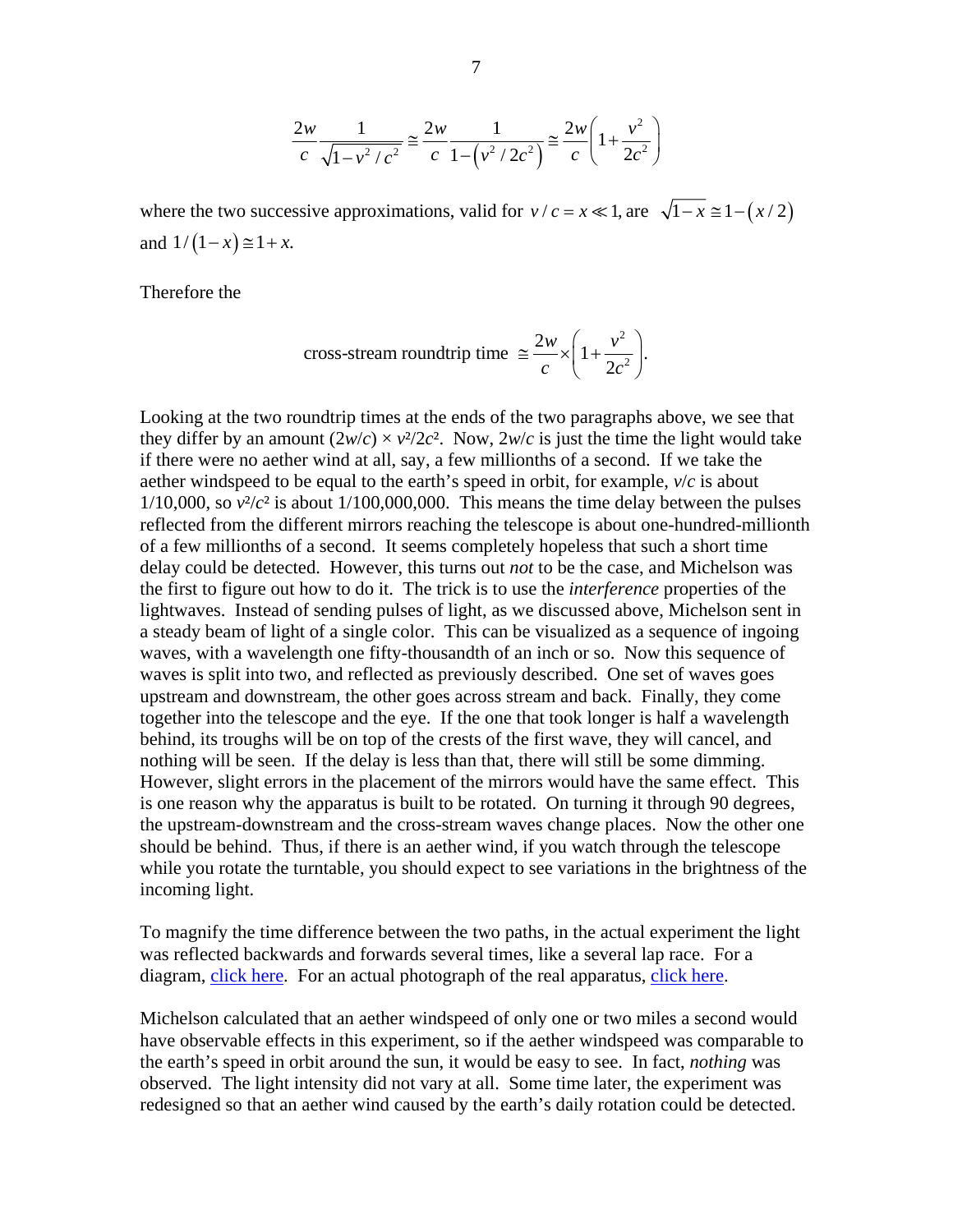Again, nothing was seen. Finally, Michelson wondered if the aether was somehow getting stuck to the earth, like the air in a below-decks cabin on a ship, so he redid the experiment on top of a high mountain in California. Again, no aether wind was observed. It was difficult to believe that the aether in the immediate vicinity of the earth was stuck to it and moving with it, because light rays from stars would deflect as they went from the moving faraway aether to the local stuck aether.

The only possible conclusion from this series of very difficult experiments was that the whole concept of an all-pervading aether was wrong from the start. Michelson was very reluctant to think along these lines. In fact, new theoretical insight into the nature of light had arisen in the 1860's from the brilliant theoretical work of Maxwell, who had written down a set of equations describing how electric and magnetic fields can give rise to each other. He had discovered that his equations predicted there could be waves made up of electric and magnetic fields, and the speed of these waves, deduced from experiments on how these fields link together, would be 186,300 miles per second. This is, of course, the speed of light, so it is natural to assume that light is made up of fast-varying electric and magnetic fields. But this leads to a big problem: Maxwell's equations predict a definite speed for light, and it *is* the speed found by measurements. But what is the speed to be measured relative to? The whole point of bringing in the aether was to give a picture for light resembling the one we understand for sound, compressional waves in a medium. The speed of sound through air is measured relative to air. If the wind is blowing towards you from the source of sound, you will hear the sound sooner. If there isn't an aether, though, this analogy doesn't hold up. So what does light travel at 186,300 miles per second relative to?

There is another obvious possibility, which is called the emitter theory: the light travels at 186,300 miles per second relative to the source of the light. The analogy here is between light emitted by a source and bullets emitted by a machine gun. The bullets come out at a definite speed (called the muzzle velocity) relative to the barrel of the gun. If the gun is mounted on the front of a tank, which is moving forward, and the gun is pointing forward, then relative to the ground the bullets are moving faster than they would if shot from a tank at rest. The simplest way to test the emitter theory of light, then, is to measure the speed of light emitted in the forward direction by a flashlight moving in the forward direction, and see if it exceeds the known speed of light by an amount equal to the speed of the flashlight. Actually, this kind of direct test of the emitter theory only became experimentally feasible in the nineteen-sixties. It is now possible to produce particles, called neutral pions, which decay each one in a little explosion, emitting a flash of light. It is also possible to have these pions moving forward at 185,000 miles per second when they self destruct, and to catch the light emitted in the forward direction, and clock its speed. It is found that, despite the expected boost from being emitted by a very fast source, the light from the little explosions is going forward at the usual speed of 186,300 miles per second. In the last century, the emitter theory was rejected because it was thought the appearance of certain astronomical phenomena, such as double stars, where two stars rotate around each other, would be affected. Those arguments have since been criticized, but the pion test is unambiguous. The definitive experiment was carried out by Alvager et al., *Physics Letters* **12**, 260 (1964).